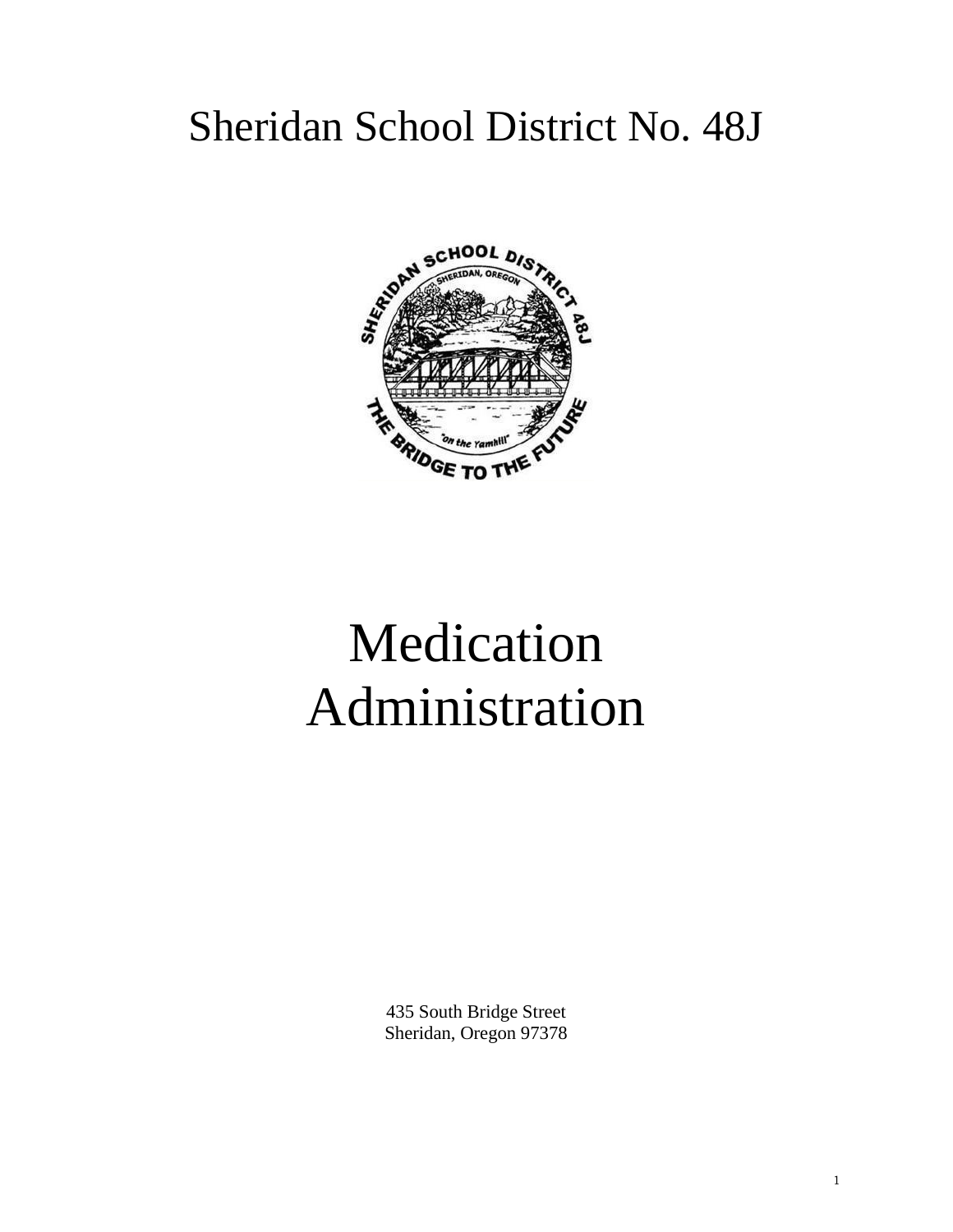# **INTRODUCTION**

The law in Oregon which relates to administering medication to students by school personnel was amended in 1997. The significant changes in this law include the following:

- Specifies that law covers only non-injectable medication;
- Administrative Rules were adopted by Oregon Department of Education;
- Designated school personnel are now required to receive appropriate training which has been approved by the Department of Education for the administration of prescription and nonprescription medication;
- School districts may not require school personnel who have not received appropriate training to administer medication to students;
- Administration of nonprescription medication by school personnel requires only written instructions from the student's parent;
- School district must adopt policies and procedures for this rule including policies which address student self-medication.

The Oregon Administrative Rules (OAR's)

- Expands the definition of physician;
- Defines medication as prescription and nonprescription;
- Defines authorized training;
- Outlines parental instructions;
- Defines physician instructions;
- Outlines school district policy requirements;
- Excludes dietary/food supplements

The general intent of the law is to address the responsibility of school personnel for administering only prescription medications scheduled to be given during school hours or nonprescription medications necessary for the child to remain in school.

After the medication law was signed by Governor John Kitzhaber, a task force appointed by the Oregon Department of Education convened to develop administrative rules pertaining to school personnel administering prescription and nonprescription medication to students. The Oregon Department of Education in March 1998 adopted these administrative rules.

The Oregon Administrative Rules list definitions, directs school districts to adopt specific policies and procedures and describe the elements of the procedure. (See OAR 581-021- 0037). The Oregon School Boards Association developed a sample policy and pertinent administrative regulations which are applicable to medication administration by school personnel.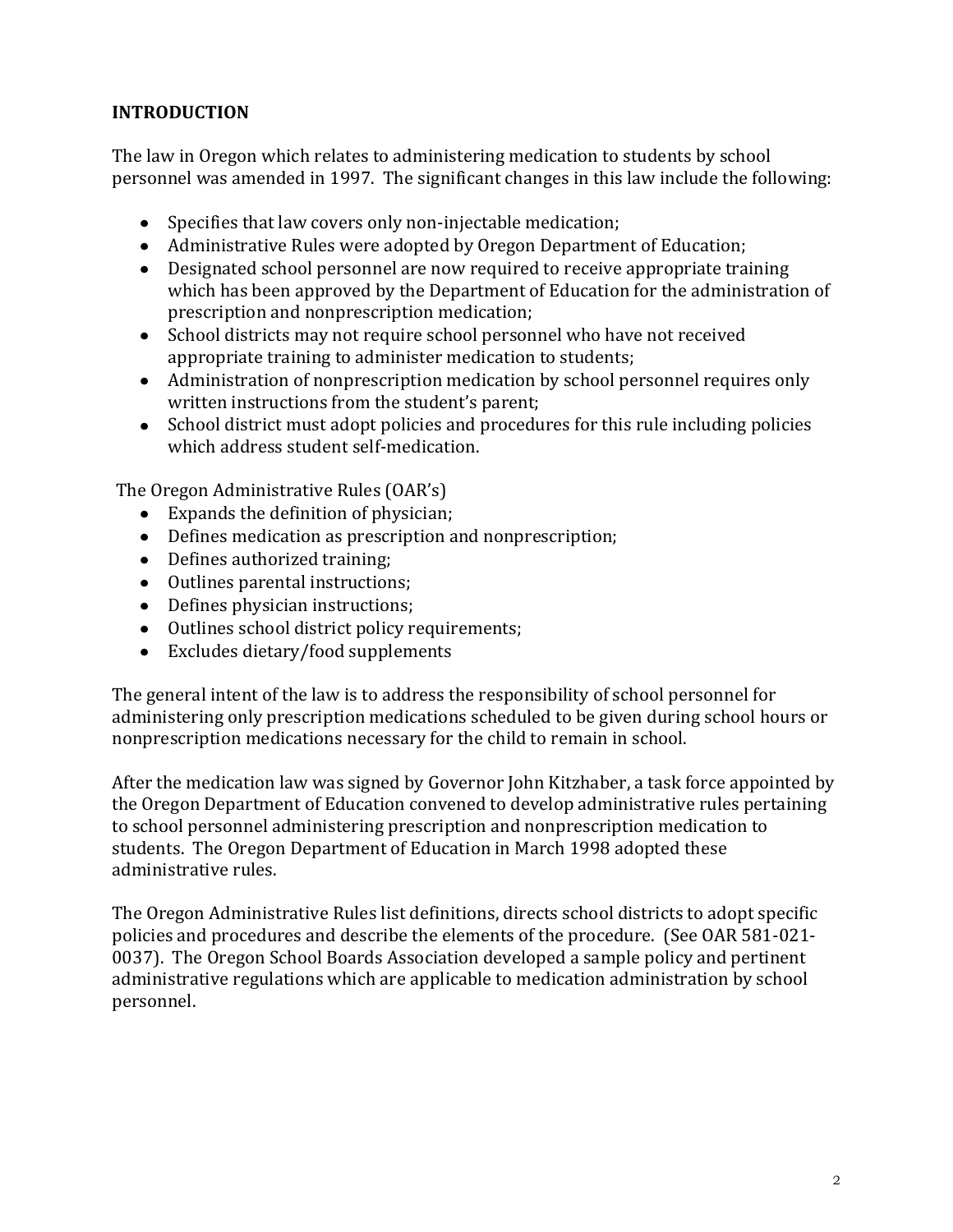#### **Sheridan School District Policies and Procedures**

#### **ADMINISTERING NONINJECTABLE MEDICINES TO STUDENTS** Policy JHCD

The district recognizes that administering of medication to students and self-medication may be necessary when the failure to take such medication would jeopardize the health of the student or the student would not be able to attend school if medication were not made available during school hours. Consequently, students may be permitted to take noninjectable prescription or nonprescription medication at school, on a temporary or regular basis.

When directed by a physician or other licensed health care professional, students grades K-12 will be allowed to self administer medication. A medical protocol regarding each student who self administers medication will be developed, signed by a physician or other licensed health care professional and kept on file. Permission for self administered medication may be revoked at any time if the student violates policy or medical protocol.

All requests for the district to administer medication to a student shall be made by the parent in writing. Requests shall include the written instructions of the physician for the administration of a prescription medication to a student or the written instructions of the parent for the administration of a nonprescription medication to a student. A prescription label will be deemed sufficient to meet the requirements for written physician instructions.

The district shall designate school staff authorized to administer medication to students. Training shall be provided as required by law.

The district reserves the right to reject a request to administer prescription or nonprescription medication when such medication is not necessary for the student to remain in school.

This policy and administrative regulation shall not prohibit, in any way, the administration of recognized first aid to students by district employees in accordance with established state law, Board policy and procedures.

The superintendent shall develop administrative regulations as needed to meet the requirements of law, Oregon Administrative Rules and for the implementation of this policy. Regulations will include provisions for student self-medication.

#### **ADMINISTERING INJECTABLE MEDICINES TO STUDENTS** Policy JHCDA

In order to ensure the health and well-being of district students who require regular injections of medication, who may experience allergic reactions, or suffer from hypoglycemia, asthma or diabetes, epinephrine, glucagon or other medication as prescribed by a physician and allowed under Oregon Law (OAR 851-047-0030) may be administered by means of injection to students by trained staff in situations when a licensed health care professional is not immediately available.

When directed by a physician or other licensed health care professional students in grades K-12 will be allowed to self administer medication. A medical protocol regarding each student who self administers injectable medication will be developed, signed by a physician or other licensed health care professional and kept on file. Permission for self administered medication may be revoked if the student violates policy or medical protocol.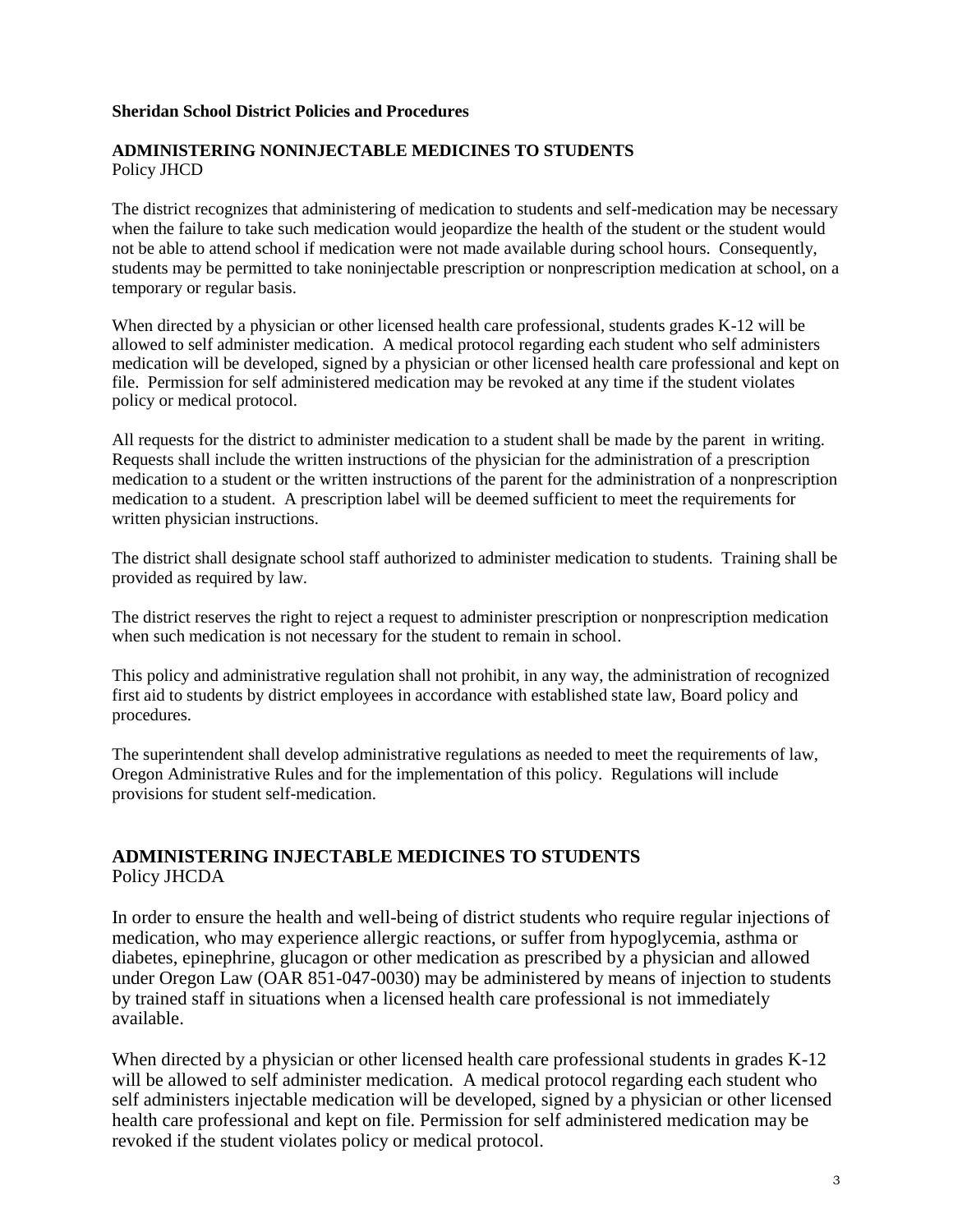All requests for the district to administer injectable medication to a student shall be made by the parent in writing. Requests shall be accompanied by the physician's order for administering epinephrine, glucagon, or other medication as allowed by law. A prescription label will be deemed sufficient to meet the requirements for a physician's order for epinephrine, glucagon or other medication.

The district may designate staff authorized to administer epinephrine and glucagon or other medication as allowed under Oregon law. Training shall be provided as required by law in accordance with approved protocols as established by Oregon Department of Human Services, Health Services. Staff designated to receive training shall also receive bloodborne pathogens training. A current first aid and CPR card will also be required.

Injectable medication will be handled, stored, monitored, disposed of and records maintained in accordance with established district regulations governing administering noninjectable medicines to students.

The superintendent will ensure student health management plans are developed as required by training protocols, maintained on file and pertinent health information is provided to district staff as appropriate. Such plans will include provisions for responding to emergency situations including those occurring during curricular and extracurricular activities held after regular school hours and on or off district property.

#### **Types of Medication and Mandates for Administration at School**

This does not include nebulizer treatments or rectal medication administration. The administration of medication by those routes is best managed by a health professional who may be able to delegate the task to an unlicensed school staff.

Prescription Medication

- 1. These medications include any non-injectable drugs, chemical compounds, suspensions or preparations which are taken either internally or externally by a student under the instructions of a physician.
- 2. Prescription medications must be prepared and labeled by a pharmacist at the direction of a physician (as defined in Administrative Rule).
- 3. Prescription medication should be administered at school only if its prescribed frequency requires it be given during school hours. School employees must assure that the following parameters are in place in order to administer prescription medication to students.
	- A written request with signed permission instruction from the student's parent  $\bullet$ which includes name of student, name of medication, route, dosage and frequency of administration.
	- Written instruction from a physician for administration of the prescription to  $\bullet$ the student which includes name of student, name of medication, route of administration, dosage and frequency of administration. If there are any special instructions, these should be included. (A prescription label meets the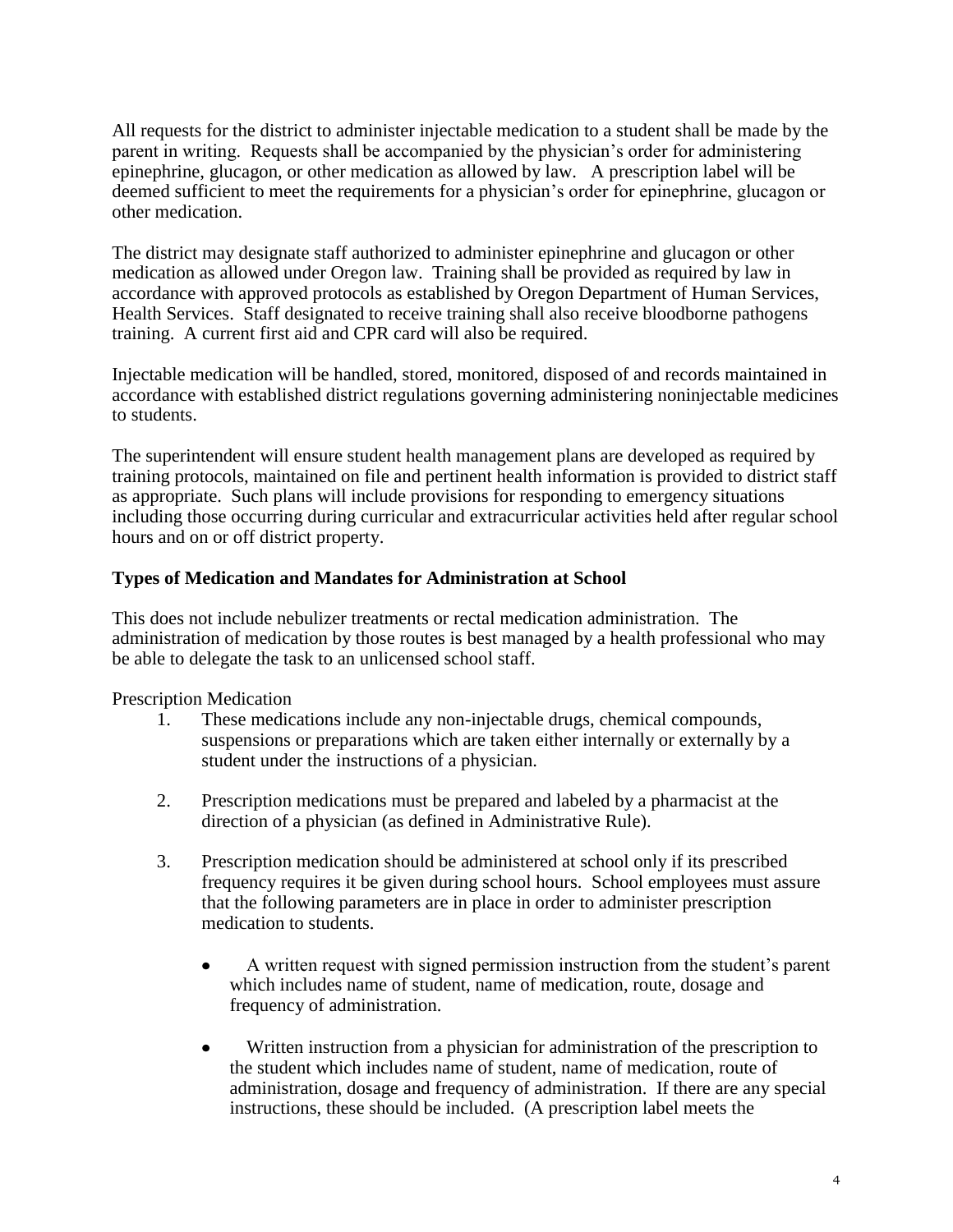requirement for physician written instructions if it includes all of this information).

- Prescription medication must always be brought to school and remain in the  $\bullet$ original container from the pharmacy or doctor's office.
- Verbal physician orders can only be taken by a licensed nurse.

#### **Nonprescription Medication**

- 1. Nonprescription medication means only commercially prepared, non-alcohol based medication to be taken at school that is necessary for the student to remain in school. This shall be limited to eyes, nose, cough drops, cough suppressants, analgesics (pain relievers), decongestants, antihistamines, topical antibiotics, anti-inflammatories and antacids.
- 2. School employees must assure that the following parameters are in place in order to administer nonprescription medication to students.
	- A written, signed permission from the parent which includes name of student,  $\bullet$ name of medication, route, dosage and frequency of administration. If applicable, any special instructions should also be included.
	- Nonprescription medication must be brought to school in original container or packaging.

#### **ADMINISTERING MEDICATION**

Always follow the "FIVE RIGHTS" before administering any medication to students.

#### 1. RIGHT STUDENT

The first "R" is to check that you have the right student. Ask the student his name, even if you believe you know him. To clarify, repeat student's name to him in a phrase, as in "OK, John Doe, how is your day going?" Consider using the space available on the medication record or a picture of student. If you are unsure as to identity of student, do not give medication. Consult with school administrator or school nurse for direction.

#### 2. RIGHT MEDICATION

Make sure you're assisting the student with the right medication. Compare the prescription label to the physician's written instructions on the medication record. For nonprescription medication, compare the instructions on the medication label to the parent's written instructions as well as the medication record.

#### 3. RIGHT DOSE

Be sure to give the exact amount of medication specified by the physician and/or parent in the written instructions, and as written on medication label/or packing instructions. If parent's request conflicts with label instruction, do not administer medication. Consult with school's nurse and/or report to school administrator.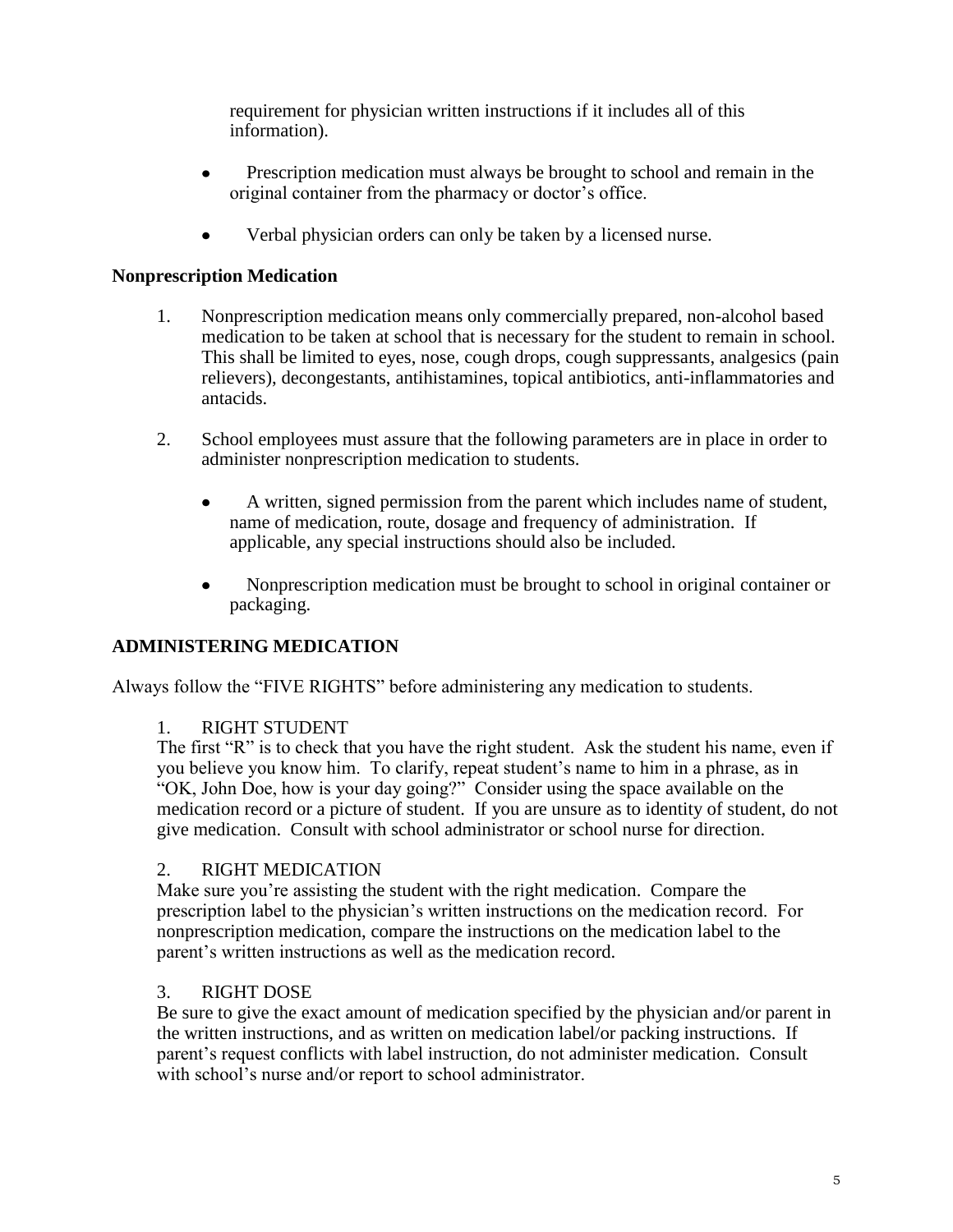#### 4. RIGHT TIME

Check the medication record for the time when the medication should be given. Administering medication 30 minutes before or after the prescribed time is within the scheduled time limits. Medication given earlier or later is considered a medication error.

#### 5. RIGHT ROUTE

Be sure that you check how the medication is to be given (e.g. by mouth, skin, etc.). Always check the parent/physician instructions as well as the medication label and record.

#### **HANDLING MEDICATION**

- A. Obtain water for medication administration from a clean source (not from sink where first aid is provided). When a clean water source is not available, secure a container of water from kitchen, staff room or other clean area.
- B. Hand washing

Before you give any medication to a student, always wash your hands! It is essential not to pass along any germs from your hands. Students should also wash their hands if they are going to touch their own medication.

- C. Avoid touching medication
	- 1) Pour medication (pills) into a medicine cup, the lid of the bottle, or a small paper cup.
	- 2) Have the student pick up her own medication and put in her mouth or pour into her hand.
	- 3) You may need to assist students who don't have the developmental or motor skills to take their own tablets or capsules.

When you have to place medication in to a student's mouth, wear disposable gloves to prevent the transfer of germs to the student or to yourself. If student is known to be allergic to latex, vinyl gloves should be worn. Dispose of gloves according to district policies regarding contaminated items.

Do not use your fingers to place medication into mouth if student is known to have a history of biting.

- D. Cutting or crushing tablets
	- 1) Tablets that require cutting should be cut by parent and sent to school.
		- $\bullet$ If the student brings in tablets that are supposed to be cut, contact parents to remind them of this need.
		- A pill cutter should be used only if there is an urgent, one time need to  $\bullet$ cut pill/tablet. Use caution not to cut yourself.
	- 2) Some tablets may need to be crushed if students gag or cannot swallow them. Physician and parent will notify you of this need.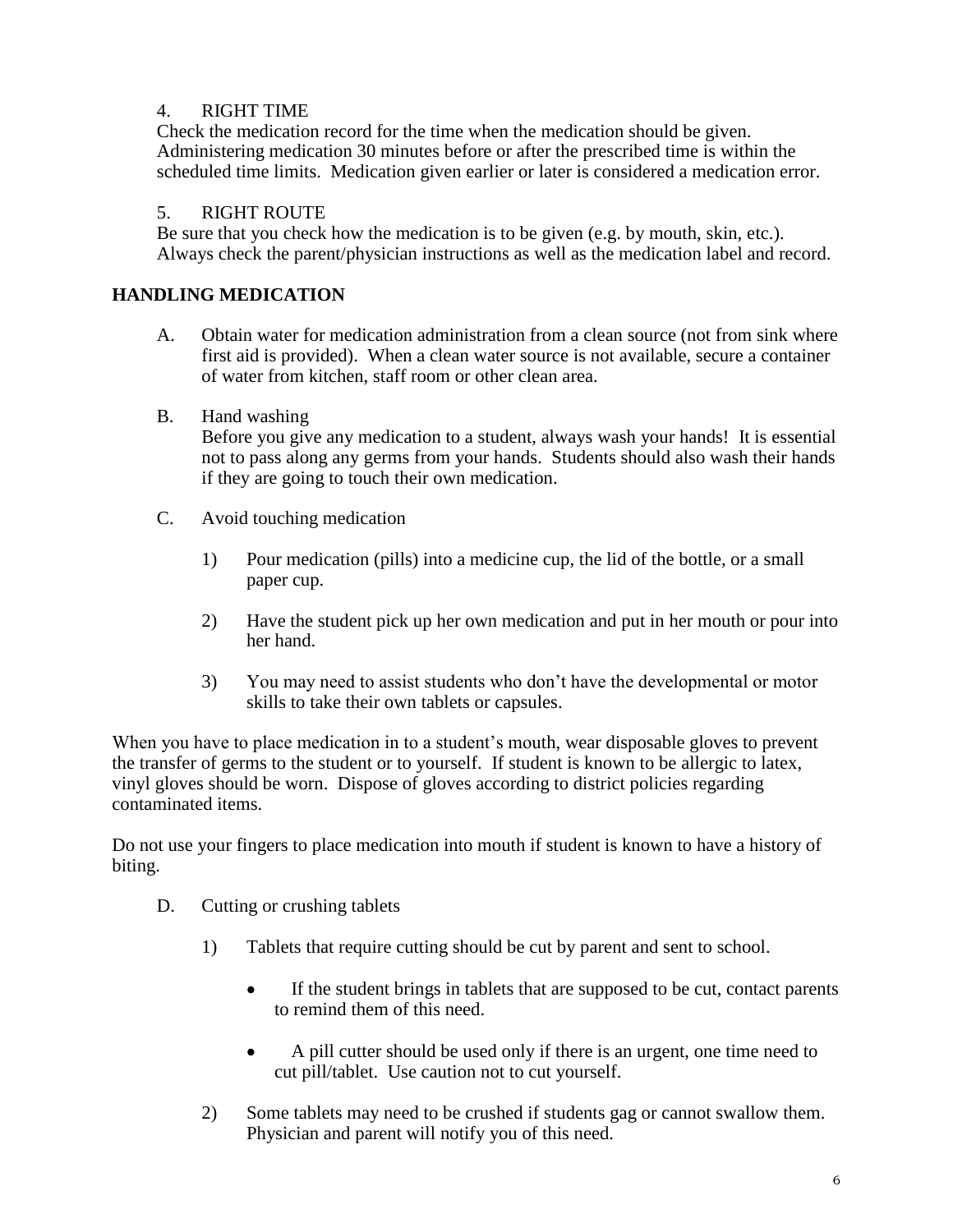- Direct parent to provide a pill crusher. Pour all the crushed medication  $\bullet$ onto soft food or into liquid for the student to take.
- 3) Be sure to wash and dry pill cutters and crushers thoroughly after each use to avoid any residual medication. Store in clean, safe area.
- E. Measuring liquid medication
	- 1) Liquid medication needs to be measured accurately.
	- 2) Use only medicine cups which are calibrated or a special dosage spoon or syringe for this purpose. Request parents to provide this equipment. Household utensils are not accurate for medication measurements.
	- 3) When you use a medicine cup, place it on a flat surface and read it at eye level for accuracy.
	- 4) Always pour liquids from the side of the bottle opposite the label so that the label stays clean and readable.
	- 5) Clean any medication off the outside of the bottle after pouring by rinsing and wiping with a clean paper towel.
	- 6) Be sure the student takes all of the medication.

#### **IV. COMMON FORMS AND ROUTES OF MEDICATION**

- A. ORAL MEDICATION includes solid forms such as tablets or capsules, and liquid forms such as syrups, elixirs and suspensions.
	- 1. Tablets come in two forms:
		- a. Chewable tablets are meant to be chewed completely before swallowing. These will be labeled as chewable.
		- b. Regular tablets are meant to be swallowed, and some may be scored for cutting in half. Tablets should not be cut or crushed if directions on label caution against such action.
	- 2. Capsules are coated and are designed to be swallowed whole like tablets. Some capsules can be broken apart and sprinkled onto soft food, such as applesauce. When a capsule is supposed to be "sprinkled", the direction on the prescription label will specifically state the capsule is to be administered in this way.
	- 3. Syrups and elixirs are clear liquids. Suspensions are liquids which are not clear. They contain medication that does not dissolve completely in the liquid. Suspensions most often need to be refrigerated and may separate when stored. Shake bottle for at least 5 seconds.

Have student drink a paper cup or two of water, following taking oral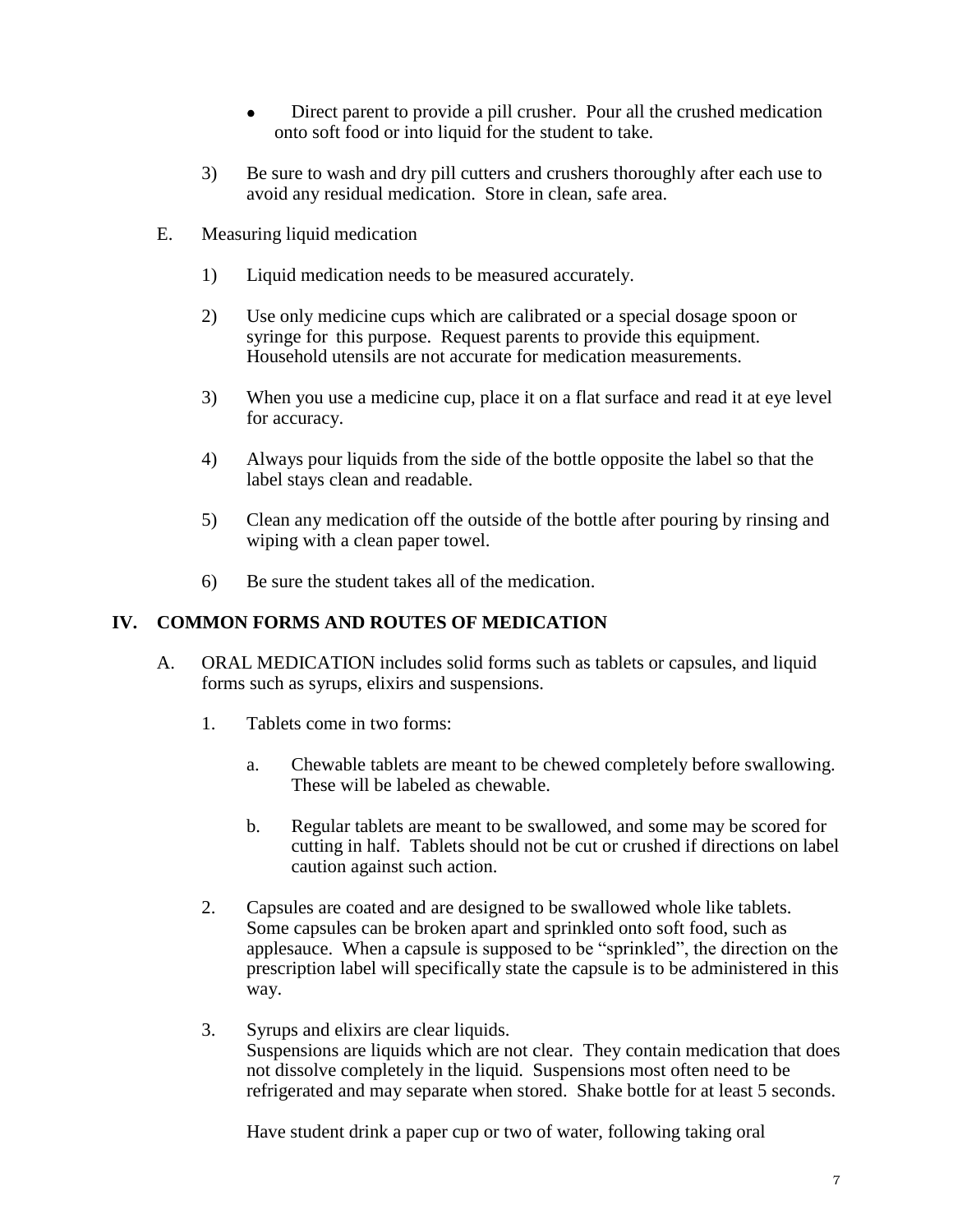medication.

- **B. TOPICAL MEDICATION** are those medications applied as eye drops, ear drops and any ointments or creams applied to the skin.
	- 1. It is recommended that the person administering topical medication always wear gloves to avoid coming into contact with a student's skin, body fluids, or mucous membranes.
	- 2. Eye drops/ointments
		- a. Wash hands before using eye drops. Some eye drops need to be refrigerated. You can warm them by rolling the bottle between the palms of your hands.
		- b. Read the label to see if the eye drops need to be shaken.
		- c. Have student lie on his back or sit with head tilted back.
		- d. Put on disposable barrier gloves and have the student close his eyes. Caution him to stay very still. Using a clean tissue, wipe the eye from the inside (near the nose) toward the outside.
		- e. While instructing student to look up, open the eyelid gently pulling down on lower lid. A "pocket" should form, exposing the inner side of the lower lid.
		- f. Use extreme caution not to touch the eye with the tip of the bottle/tube, as this could cause infection or injury to the eye.
		- g. Gently squeeze bottle or tube to drop medication into "pocket".
		- h. Student will want to "blink" after drops/ointment applied. Allow student to close eye, but caution him not to squeeze eye or continue blinking.
	- 3. Ear drops/ointments Have the student lie down on a cot with the affected ear facing up or sit in a chair with the head tilted to the side.
		- a. It may be necessary to clean the ear with a cotton ball or tissue before putting the ear drops in.
		- b. Gently grasp top of outer ear and pull ear up and back.
		- c. Without touching the tip of the bottle/tube, drop the medication on the inside of the ear canal.
		- d. Have the student wait for about a minute, then repeat procedure with the other ear if prescribed.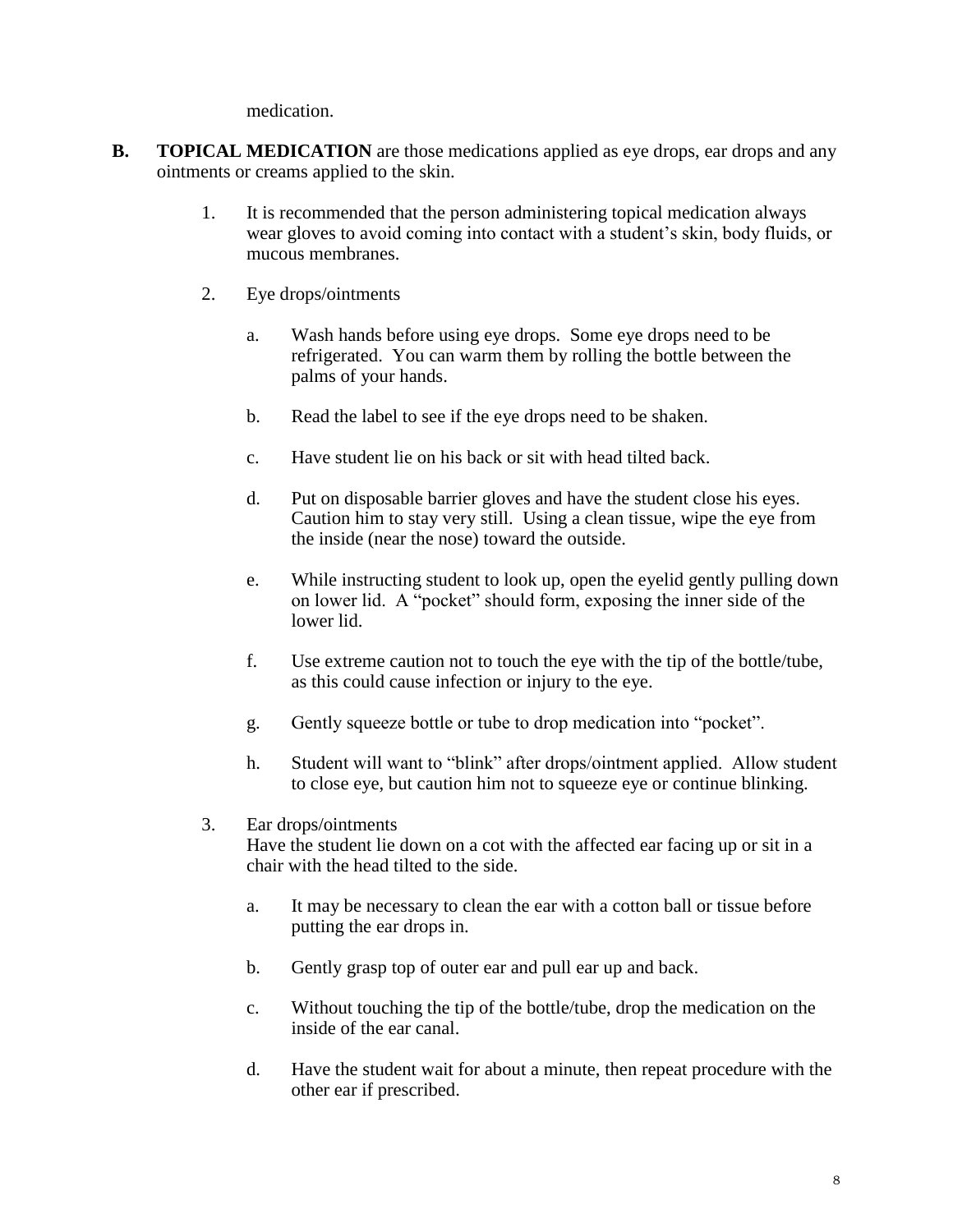- e. The special instructions may include the use of a dampened cotton ball to be loosely placed in the ear canal after instilling the eardrops.
- 4. Ointments/Creams
	- a. Tongue blades, cotton swabs, or gauze can be used as an applicator for ointments and creams.
	- b. After applying the ointment or cream, apply gauze if directed. Do not remove your gloves until after the gauze is in place.
	- c. Follow your district's communicable disease control plan and guidelines for disposing items contaminated with body fluids.
- 5. Inhaled Medication
	- a. Inhaled medication is administered through the nose or mouth using spray bottles or "pump type" inhalers.
	- b. Nasal sprays are usually prescribed to treat allergies.
		- 1) When assisting with nasal sprays, direct student to hold one nostril shut, insert tip of spray bottle into the open nostril.
		- 2) Squeeze the bottle as the student breathes in through his nose.
		- 3) Repeat with other nostril.
		- 4) Nasal medication may require the student to rinse mouth following administration.
		- 5) Allow student to wipe his nose with tissue but caution him against "blowing nose" immediately after use.
- 6. Nose spray used for allergies can cause slight nasal bleeding after extended use.
	- c. Metered dose inhalers deliver a fine mist of medication to the lungs. Inhalers may often present a challenge due to difficulty in coordinating the quick puff from the inhaler and breathing in the medication. Some students use a spacer or holding chamber to ensure an adequate dose of medication to the lungs.
	- d. Using the inhaler:
		- o Remove the cap from the canister, shake well
		- o Place spacer on canister mouthpiece
		- o Instruct student to blow out a deep breath
		- o Student should immediately place mouth around opening, press down once on canister and breathe deep
		- o Direct student to hold his breath for a count of 10 seconds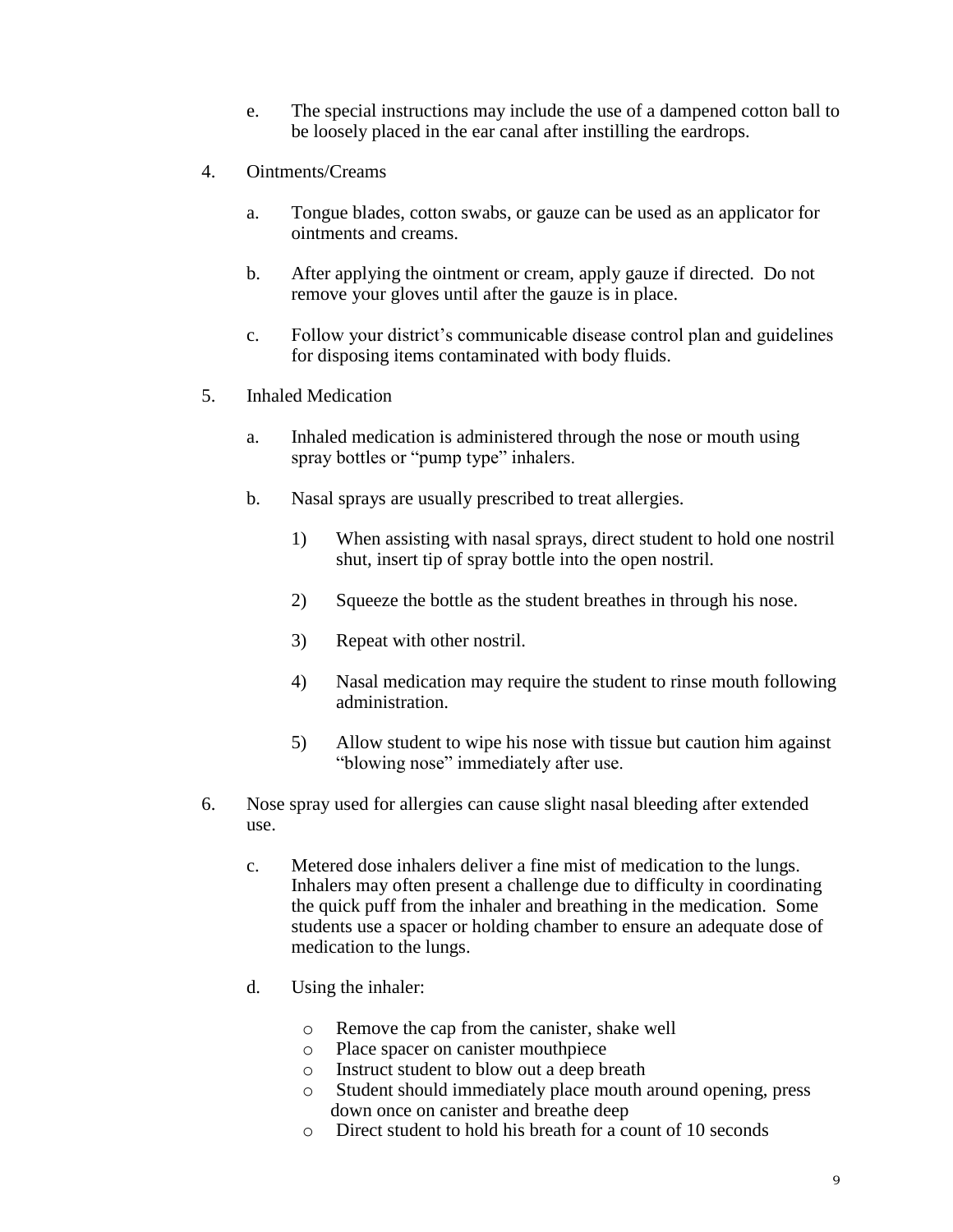#### o Follow directions for second "puff" if prescribed

OAR and OSBA policy support the need for students with asthma to be allowed to carry their inhaler on their person for immediate access.

#### **V. SAFE STORAGE AND MONITORING SUPPLIES OF MEDICATION**

- A. Store all medication in its original container
	- 1) Parents must always bring prescription and non-prescription medication to school in original labeled containers.
	- 2) Prescription medication must always be kept in original, labeled container.
	- 3) Non-prescription medication should be kept in original, labeled bottle or box. Only persons authorized by the board of pharmacy may dispense, repackage, or label medication.
	- 4) Never administer medication sent to school in unlabeled containers. Violation of law, rule and policy jeopardizes student's safety along with placing school liability at risk.
	- 5) Never empty medication into a plastic bag or other container for any reason.
- B. Medication should always be stored in a clean, locked cabinet in a secure area.
- C. Medication in capsule or tablet form categorized as a sedative, stimulant, anticonvulsant, narcotic analgesic, or psychotropic medication will be counted by designated school staff in the presence of another staff member when received at school. Consult with your school nurse or dispensing pharmacy if you are unsure a particular prescription is classified in one of these categories. The number of capsules or tablets received shall be documented on student medication record and initialed by the two staff members who counted or witnessed the procedure. Any discrepancies should be reported to school nurse and/or building administrator, and parent immediately.

Medication in this category has the potential for abuse; careful monitoring, storage and documentation is required.

- D. Medication which requires refrigeration should be stored in a separate refrigerator or in a locked box kept in a refrigerator. The temperature should be maintained between 36 and 46 degrees Fahrenheit. A refrigerator thermometer is recommended along with periodic checks to insure that medication does not freeze or become too warm.
- E. Medication should be brought to school and returned home by the parent. This will help to assure safety for other students and provide protection for school personnel.
- F. It is the parent's responsibility to inform the school in writing if any changes are made in medication instructions. This includes written instruction from parent and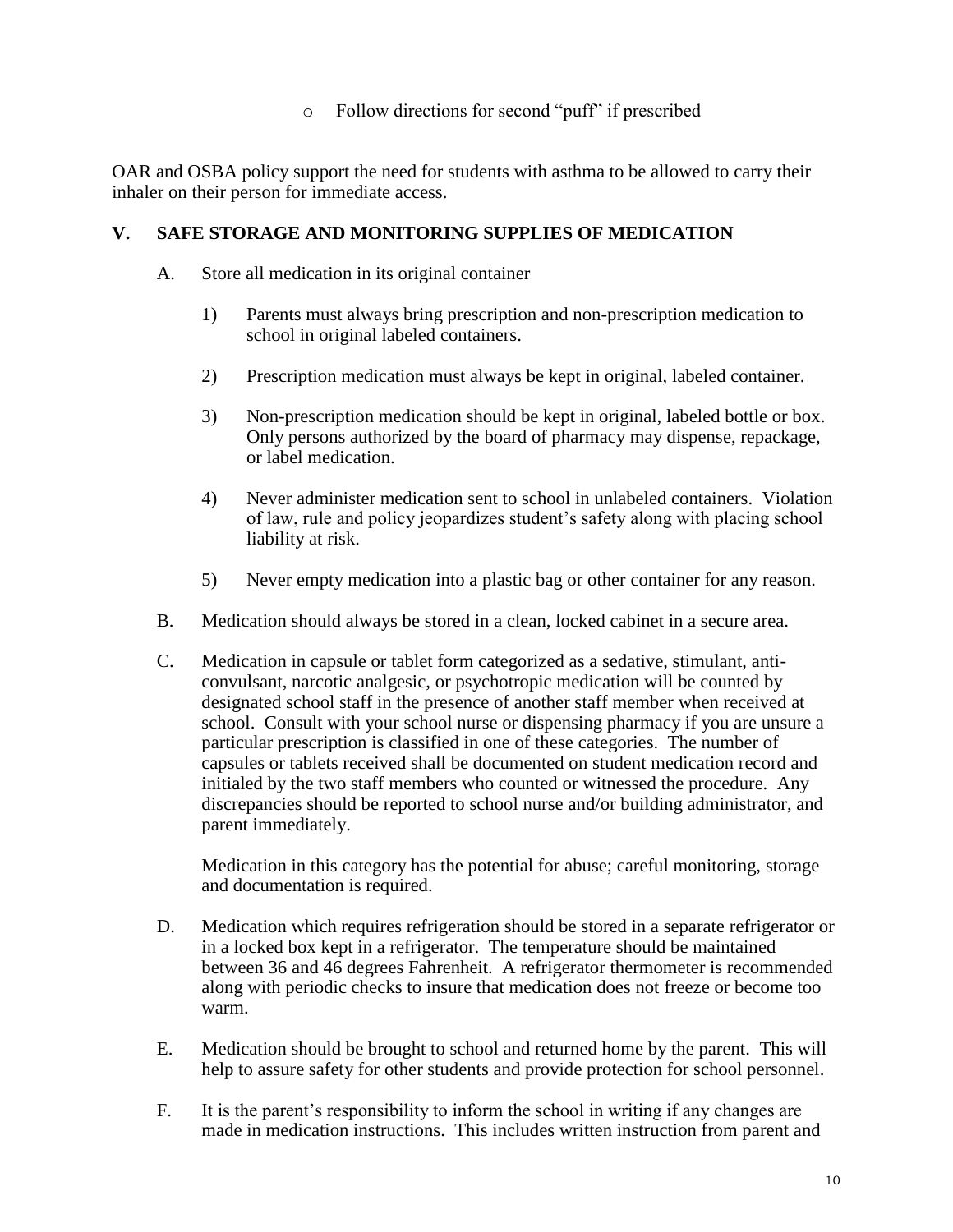physicians. Do not act on verbal requests to change medication amount or frequency.

- G. Designated school staff will be responsible for monitoring all medication supplies and for ensuring medications are secure at all times.
- H. When medication is low or inadequate dosage available to administer the medication, the designated school staff will notify the parent immediately.
- I. Most district policies will direct parents to pick up remaining medication following the course of treatment or at the end of the school year. Disposal of ALL medication should be done in the presence of another school staff and documented on the student medical record.

#### **VI. DOCUMENTATION AND RECORD-KEEPING**

- A. Record keeping is required when medication is administered at school.
- B. A medication record must be kept for each student receiving medication.
- C. Document in blue or black ink. Never use pencil. Never use white out. If you make a mistake in entry, cross through and mark "ME" (mistaken entry) and always initial.
- D. All records relating to administration of medicines, including permission slips and written instructions, will be maintained in a separate, medical file, apart from the student's education records file unless otherwise related to the student's educational placement and/or individualized education plan. Records will be retained in accordance with applicable provisions of OAR 166 414-0010 (22), (23) and (24).
- E. Student medical files will be kept confidential. Access shall be limited to those designated school staff authorized to administer medication to students, the student and his parents. Information may be shared with school staff with a legitimate educational interest in the student or others authorized by the parent in writing.
- F. Confidentiality
	- a. Privacy/confidential matters
		- 1) All matters related to medication administration for any student is considered to be confidential, and cannot be discussed with anyone without the parent's authorization.
	- b. Retaining medication records at the end of school year
		- 1) When medication is administered as part of an IEP goal, the medication record should be maintained in the IEP record.
		- 2) All other medication records should be stored separately from the student's educational records according to district policies regarding confidential medical records and in accordance with OAR 166-414-0010 (22), (23) and (24).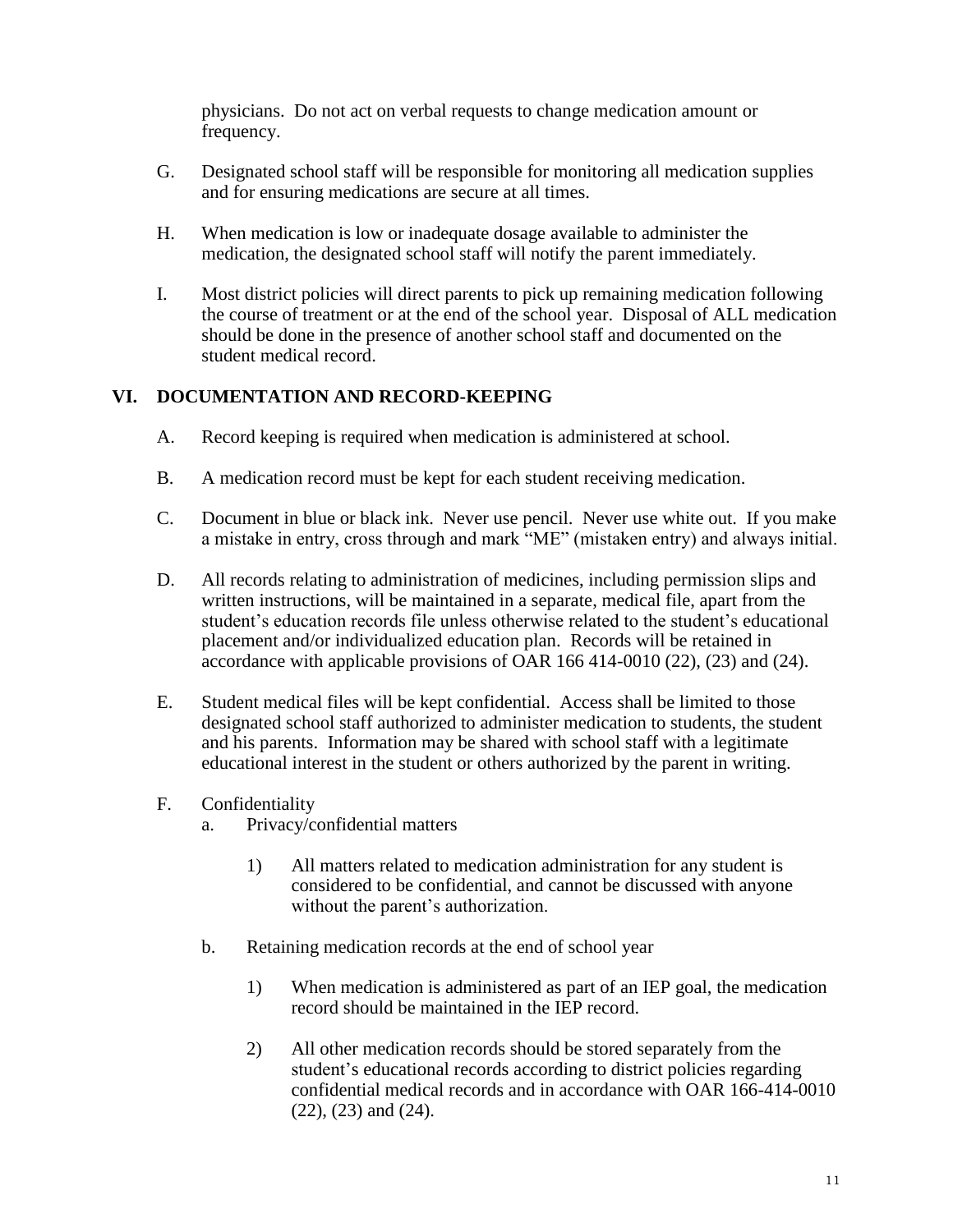#### **VII. HANDLING UNEXPECTED SITUATIONS**

- A. Student does not come for the medication at the scheduled time
	- 1) Send for the student immediately. Remember that medication must be given 30 minutes before and after the scheduled time.
	- 2) If the student cannot be found, notify school nurse, building administrator, and contact parent. Carefully document the circumstances, including your actions.
- B. Student refuses the medication.
	- 1) Encourage student to take medication without coercion.
	- 2) Document on the medication record and contact the parent and school nurse if continues to refuse.
- C. Student vomits or spits out the medication
	- 1) Document on the medication record.
	- 2) Notify the parent and school nurse about the occurrence, including time of vomiting.
	- 3) Any student who has symptoms of a communicable disease, as referenced on the Communicable Disease Chart (Health Services for the School Community), should be excluded for medical diagnosis.
- D. Medication errors
	- 1) Reporting is in everyone's best interest and safety.
	- 2) Report errors immediately to the school nurse, building administrator and parent.
	- 3) Report the following:
		- Medication omission
		- Medication administered to the wrong student
		- Administering wrong medication or incorrect dose
		- Administering medication by the wrong route
		- Administering medication at the wrong time (30 minutes before or after the prescribed time is acceptable). Consult with school nurse, parent and/or pharmacist regarding action required.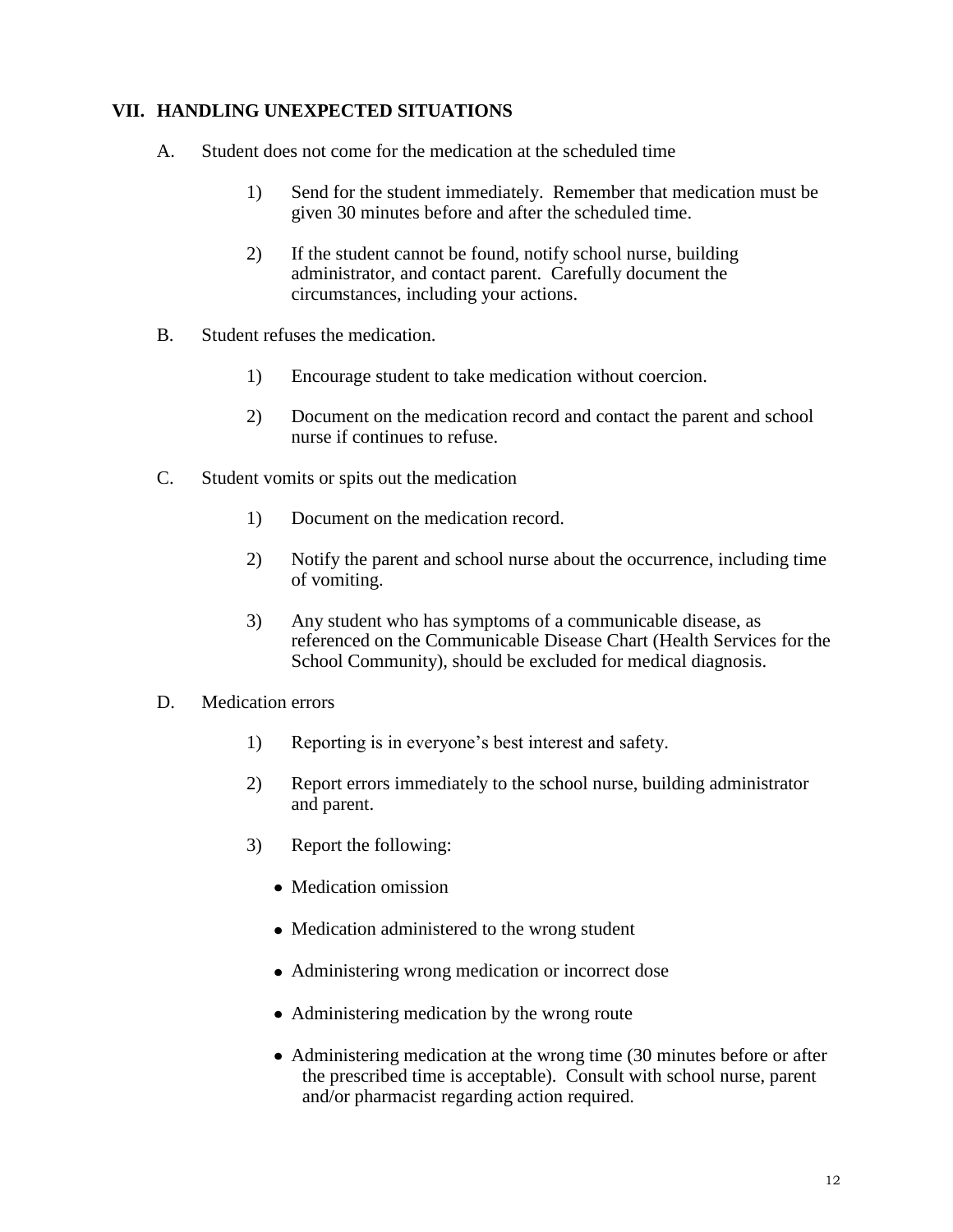Side effects of medication

- 1) ALL prescription and nonprescription medication have the potential of causing side effects.
- 2) Individuals respond to medications in different ways. Some students experience side effects which do not affect others in taking the same medication.
- 3) Promptly report any unusual symptoms or behaviors to the school nurse and parents.
- E. Serious allergic reactions to medication
	- 1) Most side effects are generally minor and usually are not a cause for great concern; however, serious allergic reactions can occur at school.
	- 2) Procedures should be in place to call 9-1-1 or local emergency response agency and a trained, on-site staff member when a student exhibits symptoms of a severe allergic reaction. The trained staff member should be a school nurse or individual certified to administer epinephrine (ORS 433-805-830).
	- 3) Life-threatening, allergic reactions may cause an absence of pulse and breathing; therefore, it is recommended that some school personnel are also trained in CPR.

#### **VII. STUDENT SELF-MEDICATION**

- A. Self-medication means that a student must be able to take his own medication at school without requiring assistance from a trained staff member.
- B. When students self-medicate, school personnel are not required to document the medication administration for record-keeping purposes.
- C. Individual school districts must outline and adapt policies regarding student selfmedication. Older students are often allowed to manage their own medication in order to maintain their self-care needs. Each district will need to clearly define any parameters which are necessary for student self-medication.
- D. A student who self-medicates may be required to demonstrate the ability, developmentally, and behaviorally, to administer medication to himself. Student must also be able to safely manage and secure their own medication.

# **IX. MEDICATION FOR FIELD TRIPS OR OFF-CAMPUS ACTIVITIES**

A. "The building principal will designate school staff authorized to administer medication to students…while participating in school sponsored activities on or off district property. The building principal will insure building and activity practices and procedures consistent with the requirements of the law."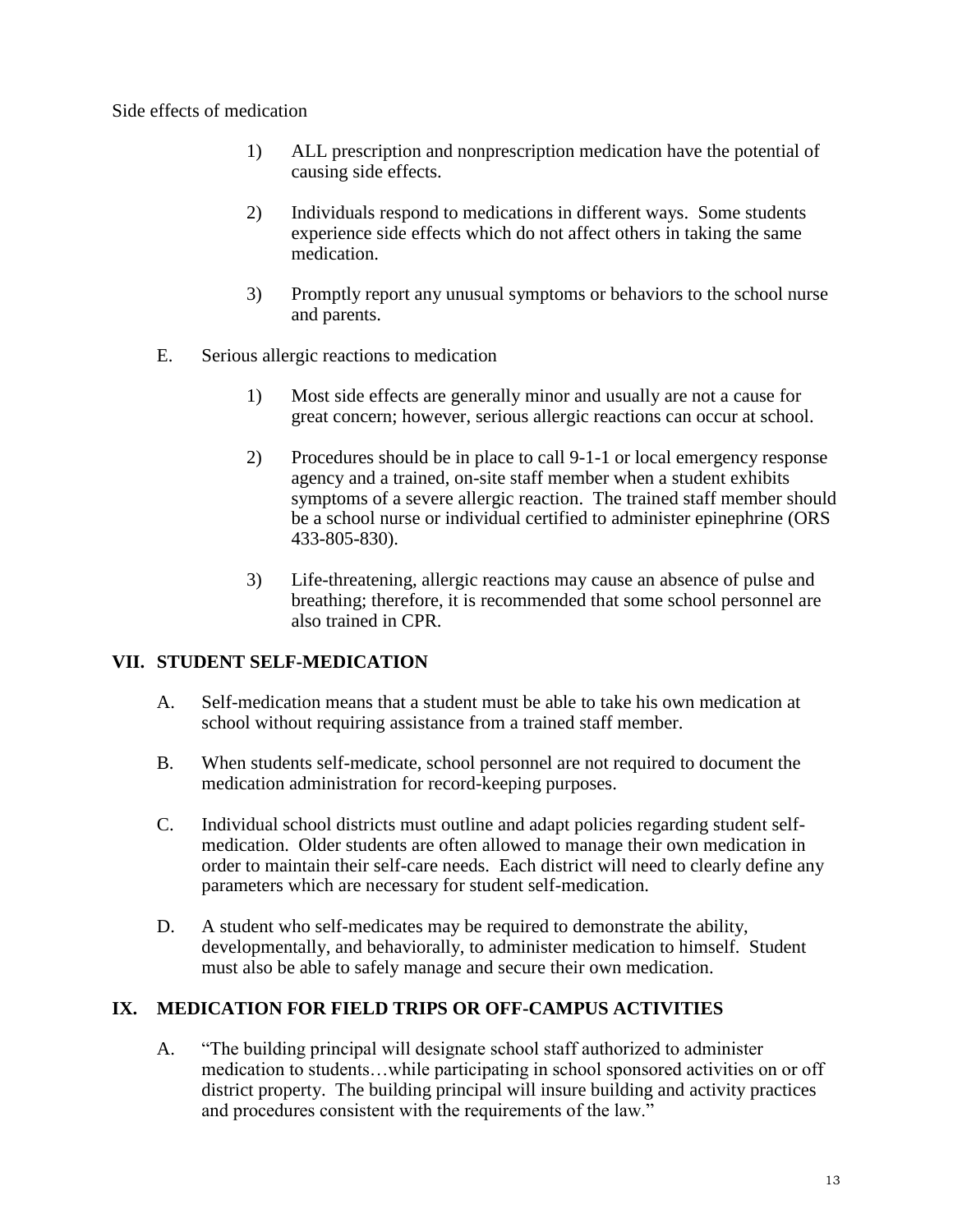- 1. A staff person trained in medication administration should accompany any group leaving the building when medication is required by any students participating in off-campus activities.
- 2. The trained person assigned to administer the medication must carry medication in its original container.
- 3. Schools may choose to use fanny packs or other secure containers to carry medication on field trips.
- 4. The trained staff member must sign the medication out on the student's medication record.
- 5. When returning from the off-campus activity, the trained staff person must sign the medication in and document that medication was given.
- 6. Districts may recommend adding a reminder to notify their nurse or medication trained office personnel of their need to check medication out on the date of the scheduled activity to their teacher field trip or bus request form. A notice of three school days is recommended.

# **X. PARENT COMMUNICATION**

School districts are advised to address the new changes in the Medication Law by communicating with the parents at the beginning of the school year. This can be accomplished by:

- PTA/School newsletter articles
- Informational flyers
- Registration packets
- Student handbooks

# **POSITIVE POINTS FOR PARENTS**

- Parent permission only required for nonprescription medication
- District policy may allow student self-administration
- Trained staff will assist students
- Concise, accurate written document available for physician and parent review

When parents have language barriers, refer to district policy regarding the procedures for translation/interpretation; exercise caution in the written translation of health information.

Cultural factors may impact accuracy of translation. Individuals with appropriate training can provide the most accurate written translation. The prescription label must be in English. When the prescription label is not in English, parents should be directed to request a second container for school use with directions in English.

# **DEALING WITH CONCERNED PARENT**

School personnel may encounter confrontations with parents who express a lack of understanding or acceptance of the new regulations. Offer parents the opportunity to reference the district policy and discuss concerns with the building administrator or school nurse.